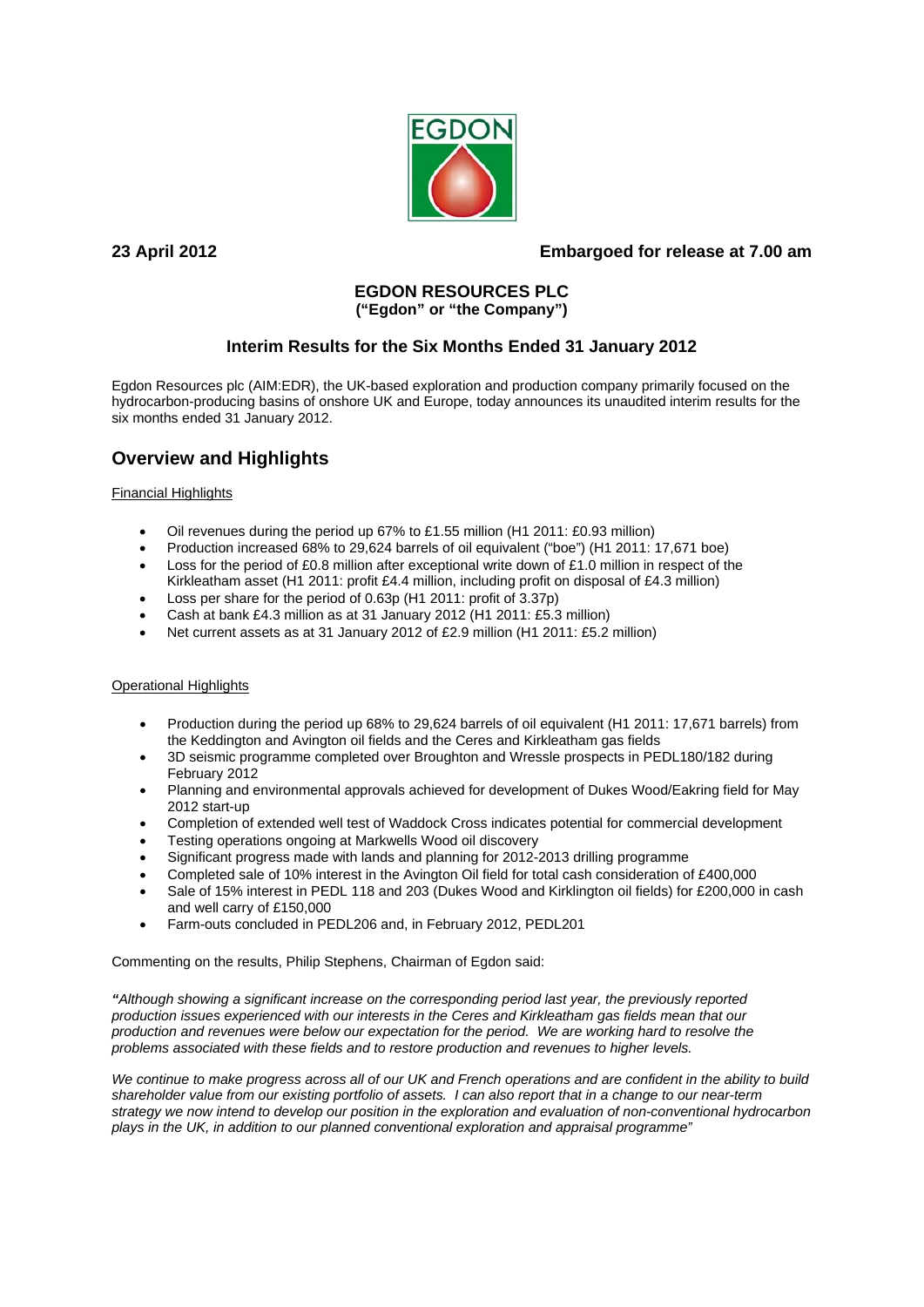#### **For further information contact:**

**Egdon Resources plc** Mark Abbott 01256 702292

**Buchanan**  Richard Darby, Gabriella Clinkard 020 7466 5000

**Nominated Adviser and Broker - Seymour Pierce** Jonathan Wright, Sarah Jacobs (Corporate Finance) 020 7107 8000 Richard Redmayne (Corporate Broking)

www.egdon-resources.com

### **Chairman's Statement**

I am pleased to provide a report on the results for the six months ended 31 January 2012. Production and revenues for the period, whilst showing year on year increases of 68% and 67% respectively, were below our original guidance due to continuing issues with production at both the Ceres and Kirkleatham gas fields. We remain confident of the quality of our existing portfolio of assets and their ability to deliver shareholder value and have made good progress during the period in securing sites and progressing planning for a number of potential drilling locations in the UK which will provide your Company with the opportunity to participate in a significant programme of exploration drilling over the coming period.

I can also advise that, following a recent strategy review which highlighted the potential for value creation from the non-conventional hydrocarbon plays within Egdon's existing UK licences and areas of operation, we now intend to actively develop our non-conventional hydrocarbon business focussing on the exploration and evaluation phases of these plays and utilising our existing in-house expertise and database.

#### **Financial**

Revenue from production during the period was up 67% to £1.55 million (2011: £0.93 million) on oil and gas production of 29,624 barrels of oil equivalent ("boe"), a 68% increase over the same period in 2011 (2011: 17,671 boe). The Company reported a loss after tax of £0.8 million for the period (2011: £4.4 million profit (including exceptional gain of £4.3 million on disposal)), which includes an exceptional write down of £1.0 million in respect of the Kirkleatham gas field where production problems have been experienced. Loss per share for the period was 0.63p (2011: profit 3.37p). The Directors do not recommend the payment of a dividend.

Net assets as at 31 January 2012 were £19.4 million (31 January 2011: £20.5 million). Net current assets as at 31 January 2012 were £2.9 million (31 January 2011: £5.2 million) including cash of £4.3 million.

#### **Board Changes**

During the period John Rix retired as a non-executive director and Jerry Field was appointed as Exploration Director. In March 2012 we announced changes to the composition of the Board as a result of the acquisition of EnCore Oil plc ("EnCore") by Premier Oil plc ("Premier"). Andrew Lodge, Exploration Director of Premier Oil plc, was appointed as Premier's nominated non-executive director and at the same time Alan Booth, Encore's nominated non-executive director, resigned. We are grateful to John and Alan for their wise counsel over a number of years.

#### **Corporate Activity and Portfolio Management**

We have continued to rationalise and develop our licence holdings as part of our wider strategy. During the period we completed the sales of a 10% interest in the Avington oil field (PEDL070) for £400,000, and a 15% interest in the Dukes Wood and Kirklington oil fields (PEDL's 118 and 203) for a consideration of £200,000 in cash and a future well contribution of £150,000. The funds received are to be utilised to progress projects with higher potential returns.

We have agreed a farm-out and will transfer operatorship in PEDL206 where the Company will retain a 25% interest through the drilling of up to two wells around the abandoned Kelham Hills oil field. In February 2012 we farmed-out a 12.5% interest in PEDL201 reducing the Company's exposure to the planned Burton on the Wolds-1 well from 50% to 25% and accelerating the timing of the well from 2013 to 2012.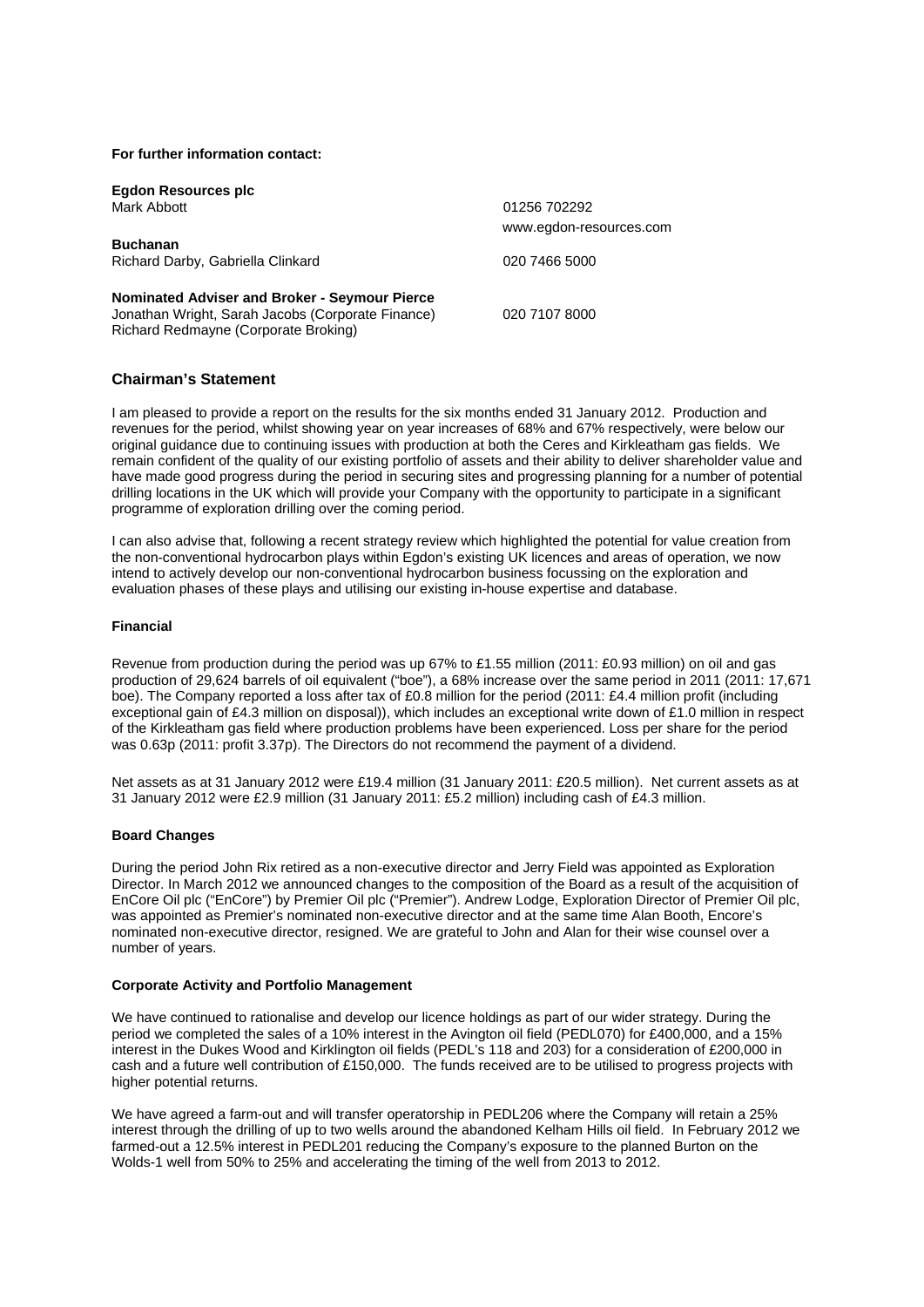We were advised in late December 2011 of the award of a 7.5% interest in a  $26<sup>th</sup>$  UK Offshore Round licence offshore the Isle of Wight where a multi-target prospect has been identified. As such, at 31 January 2012 Egdon held interests in 30 licences in the UK and France. I can also report that we continue to engage in discussions regarding the potential award of a further  $26<sup>th</sup>$  UK Offshore Round licence which contains a potentially substantial near-shore gas discovery. In France we await the award of the Donzacq Permit.

#### **Production**

Production for the period was 29,624 boe, which equates to 161 boe per day ("boepd") (H1 2011- 96 boepd). Whilst showing significant improvement on the same period last year, production is below our expectations as a result of reported issues with production at both the Ceres and Kirkleatham gas fields.

Ceres has contributed only minor amounts of production during the period and the field is currently shut-in whilst repairs are undertaken to the methanol injection system. It is hoped that the problems can be resolved in the near future. When on production, the Ceres well performs as expected with gross pre-back-out rates of 20 million cubic feet of gas per day ("mmcfg/d") and post back-out of 1.2 mmcfg/d net to Egdon (c. 200 boepd). Notwithstanding the difficulties experienced with Ceres we do not believe that the long term asset value is affected.

The Kirkleatham gas field (PEDL068 – Egdon 40%) is currently shut-in due to increased water production. Options aimed at resolving the issue and returning the well to production are currently being finalised and operations are expected within the next quarter. As a result of the production issues at Kirkleatham we have made a £1 million impairment of the Kirkleatham gas field asset in our results.

The Keddington oil field in Lincolnshire Licence PEDL005(Remainder) (Egdon 75%) is anticipated to produce at gross rates of around 100 -125 barrels of oil per day ("bopd") for the coming period. We have recently received firm costs and timing for an electrical grid connection and expect to sanction a 1.35 MW electricity generation project in the very near future to allow us to extract value from associated gas production from the field, with commissioning anticipated towards the end of 2012.

The Avington oil field (Egdon 26.67%) has continued on production during the period. The potential for additional development wells to enhance production continues to be reviewed by the Licence Group.

We have received planning and environmental consents for the Dukes Wood oil field in Nottinghamshire licence PEDL118 (Egdon 50%) and we shortly expect to commence operations to enable production from the Dukes Wood-1 and Kirklington-3Z wells at initial rates of around 40 bopd gross.

#### **Exploration and Appraisal**

The best estimate of our prospective resources in the UK and France is 248 million barrels of oil equivalent ("mmboe") which highlights the potential in our portfolio for growth through exploration. Exploration remains a key near-term focus for Egdon and we have embarked on an active exploration and appraisal programme to evaluate the best of these opportunities over the coming years. Further details of our UK and French opportunities and drilling plans are set out in the Operational Review which follows this statement.

During the period Egdon participated in production testing at Waddock Cross and Markwells Wood, and 3D seismic acquisition over the Broughton and Wressle prospects which was completed during February 2012.

The extended well test ("EWT") at Waddock Cross (PL190, Egdon 45%) has indicated the potential for a commercial development and plans will be progressed over the coming months. The EWT at the Markwells Wood-1 oil discovery (PEDL126, Egdon 10% interest) continues and the operator, Northern Petroleum, will report the results at the conclusion of testing.

We have been advised by the operator, Seven Star Limited, that drilling activity at Nooks Farm (PEDL141) is due to commence shortly. Planning consent has recently been received for a modified programme to allow identified gas leaks from the previously abandoned wells to be sealed and the re-entry and drilling of a horizontal production well. Egdon's costs are carried through this programme.

We are making good progress with securing sites and planning for a programme of UK exploration drilling in the East Midlands which is expected to commence later in 2012. This programme will comprise up to 5 wells targeting resource potential of 15 mmboe net to Egdon. We have completed a 49 square kilometre 3D seismic survey over the Broughton and Wressle prospects (PEDL180/182, Egdon 33.33%) and expect during May to define potential bottom-hole locations for one or more wells. Drilling sites have already been identified. Egdon has a carried interest in a well to be drilled in the Gainsborough Trough to evaluate the potential for nonconventional hydrocarbon resources in that area.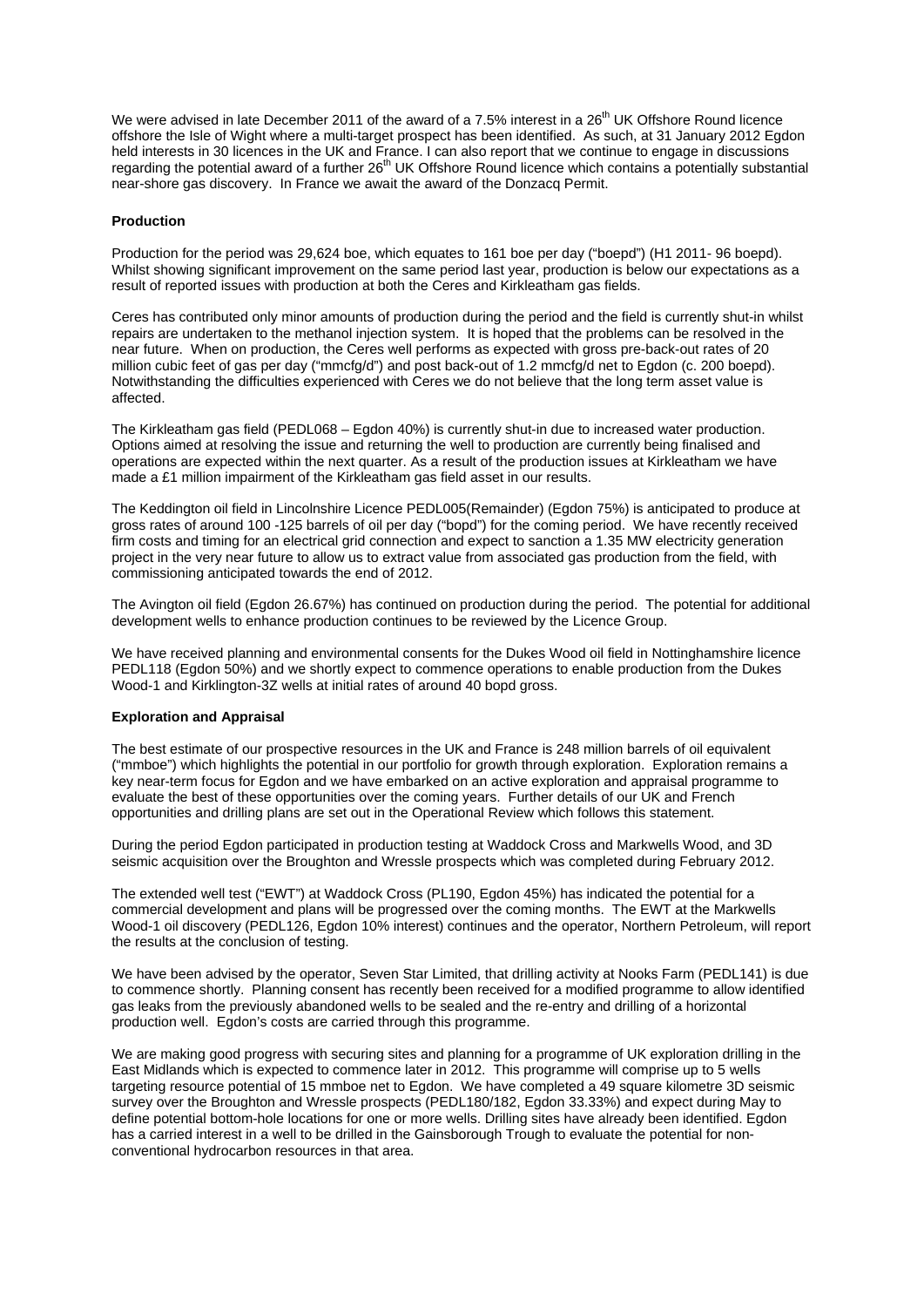In France we expect to commence a c. 400 km programme of 2D seismic acquisition over the high potential Audignon Prospect in the St Laurent Permit and are making plans for a possible 3D survey over the Pontenx oil discovery in the Pontenx Permit. Subject to regulatory approvals a well is planned on the Mairy Permit later in 2012.

#### **Outlook**

Our objective is to develop a full cycle onshore exploration and production business, with the revenue from oil and gas production being reinvested in exploration, appraisal and development to facilitate growth in the underlying asset value of the business. Through a shift to our strategy we will also look to grow our nonconventional hydrocarbon business in the UK through a more active role in the exploration and evaluation phases of these emerging plays.

We anticipate net Egdon production for the next period of 125-150 boepd from Keddington, Avington and Dukes Wood/Kirklington. On resumption of Ceres production this is expected to increase to 300-350 boepd and further Kirkleatham production could increase this to a potential 400 boepd.

Operationally we expect to commence drilling operations at Nooks Farm and production from the Dukes Wood/Kirklington oil fields, and to acquire new 2D seismic over the Audignon prospect during the next few months. We expect planning decisions to be forthcoming on a number of applications from early summer onwards and will then be in a position to finalise the order and scope of the 2012/13 drilling programme. The Company could participate in up to 12 wells and two seismic programmes over the coming 18 months depending on planning, rig availability and available funds. We will continue to look to farm-out some of this activity to manage risk and capital exposure and are making good progress in this regard on a number of projects.

Egdon will participate in the long awaited 14<sup>th</sup> UK Onshore Licensing Round which is now expected to open in the second half of 2012. We also await the award of the Donzacq Permit in France and remain hopeful of a further award from the 26<sup>th</sup> UK Offshore Licensing Round.

We will continue to look to build shareholder value by strengthening the quality and breadth of our asset portfolio, by progressing an active drilling programme as highlighted, and by looking to realise value from assets at the appropriate time.

We thank our shareholders for their patience in light of the recent set-backs in production and remain confident of the quality of our existing portfolio of assets and their ability to deliver shareholder value.

We have a small team of dedicated staff and on behalf of the Board I would like to thank them for their continuing efforts during the period.

Philip Stephens Chairman 23 April 2012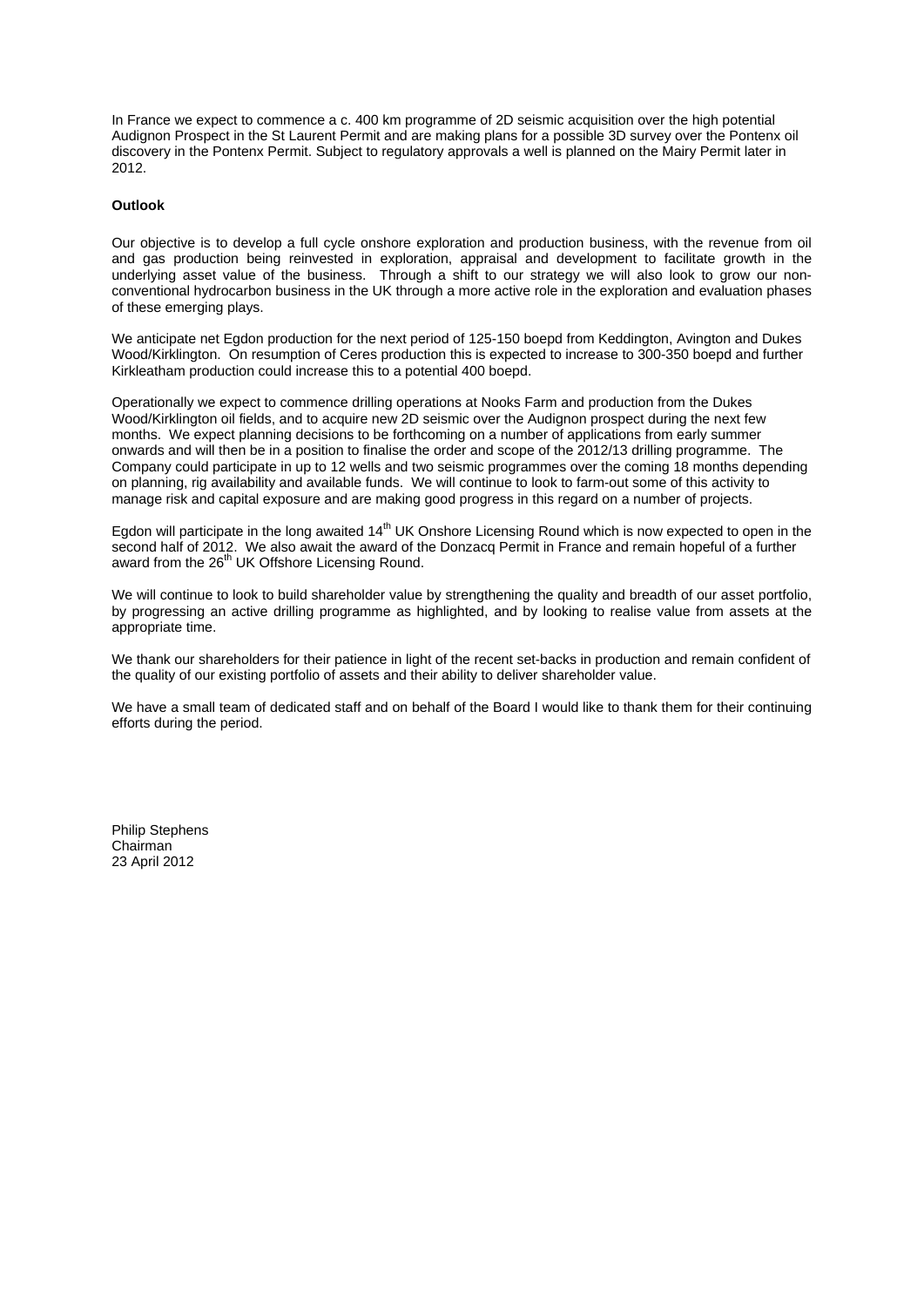### **Managing Director's Operational Review**

During the period the Group has maintained a clear geographical focus on onshore operations in the UK and France. Following a period of significant changes in our asset holdings during 2010 and 2011 with the acquisition of the EnCore assets, the sale of our French subsidiary and a number of relinquishments and acquisitions, the last six months have seen a period of relative stability with Egdon holding interests in a total of 30 licences in the UK and France.

Our key focus over the period has been addressing issues with our producing assets and developing our plans for an active phase of exploration drilling through the identification and leasing of drilling sites, securing planning consent, on-going technical evaluation, and progressing farm-outs to balance risk and financial exposure.

#### **UK**

Whilst we will continue to be active across our portfolio, the Group will focus on three main areas of activity in the UK during the next period; oil in the East Midlands, gas in North East England and, following a review of strategy, developing a non-conventional hydrocarbon business.

#### **Developing Oil Prospects and Growing Production in the East Midlands**

The **Keddington Oil Field** (PEDL005(Remainder), Egdon 75%) currently produces oil and associated gas from two wells (Keddington-4 and Keddington-3Z) at rates of 100-125 bopd. We have recently received firm estimates of costs and timing to develop a 1.35 MW gas-to-electricity generation project for the site and we expect to sanction this project shortly. We are developing plans for further potential development drilling activity on the field and have initiated an independent reserves audit by RPS Energy of this and other assets. We currently carry 0.3 million barrels of oil ("mmbo") of Proven and Probable Reserves along with around 0.7 billion cubic feet ("bcf") of gas for Keddington.

We expect to put the **Dukes Wood** and **Kirklington** wells back into production within the next few months and are evaluating additional drilling locations in areas of the field not previously produced including the **Eakring North Lead** and other locations where potentially producible oil remains. We anticipate initial combined production of around 40 bopd (Net Egdon 20 bopd). We have recently sold a 15% interest in these projects to Nautical Petroleum AG for a consideration comprising a cash sum of £200,000 and the payment of £150,000 towards Egdon's share of costs of the next well to be drilled on PEDL118 or PEDL203.

In addition to these East Midlands oil fields, Egdon has developed a significant exploration position in the region over recent years and has plans, subject to receipt of planning and availability of adequate funding, for drilling at a number of locations in the next 12 months.

The **Louth Prospect**, which is defined by 3D seismic data and is located immediately adjacent to Keddington, is mapped as containing 1.25 mmbo Net Egdon Best Estimate Prospective Resources.

The **North Somercotes Prospect,** located to the north of the Saltfleetby Gas Field, is mapped from 3D seismic data as containing Net Egdon Best Estimate Prospective Resources of 7.26 bcf of gas. We have landowner agreement for a potential well site and are in a position to submit a planning application in the near future.

The **Biscathorpe Prospect** is located approximately 15 kilometres to the west of Keddington. Oil was discovered but not tested in a thin sand unit (1.2 metres) in the Biscathorpe-1 well drilled by BP in 1987. The sands are predicted to thicken off the crest of the structure and there is also potential for stratigraphic trapping which could increase the expected prospective reserves from a Net Egdon Best Estimate case of 8.47 mmbo up to 25 mmbo in the upside case.

**North Kelsey, Wressle** and **Broughton** lie along an oil bearing trend to the south-east of Scunthorpe with the Crosby Warren Oil field at one end and the Brigg oil discovery at the other. The **Broughton Prospect** is located immediately up-dip of the Broughton-B1 well which was drilled by BP in 1984 and tested oil at rates of up to 40 bopd prior to being plugged and abandoned. The prospect is mapped as having Net Egdon Best Estimate Prospective Resources of 1 mmbo. The nearby **Wressle Prospect** has Net Egdon Best Estimate Prospective Resources of 1.3 mmbo. A 49 square kilometre 3D seismic survey was completed during February 2012 over the Broughton and Wressle prospects and the resulting data are currently being interpreted. We expect to define one or more bottom-hole locations shortly for exploration wells to be drilled from already identified surface sites.

A decision on drilling the **North Kelsey Prospect,** mapped from 3D seismic data to hold Net Egdon Best Estimate Prospective Resources of 3.14 mmbo, will be made during 2012.

The **Burton on the Wolds Prospect** is located on the southern margin of the Widmerpool Gulf in Leicestershire and combines a lower risk reservoir target offsetting nearby production with a higher risk, higher potential play at present untested in the Basin. Egdon has farmed-out a 12.5% interest in the well on a 2:1 promoted basis. This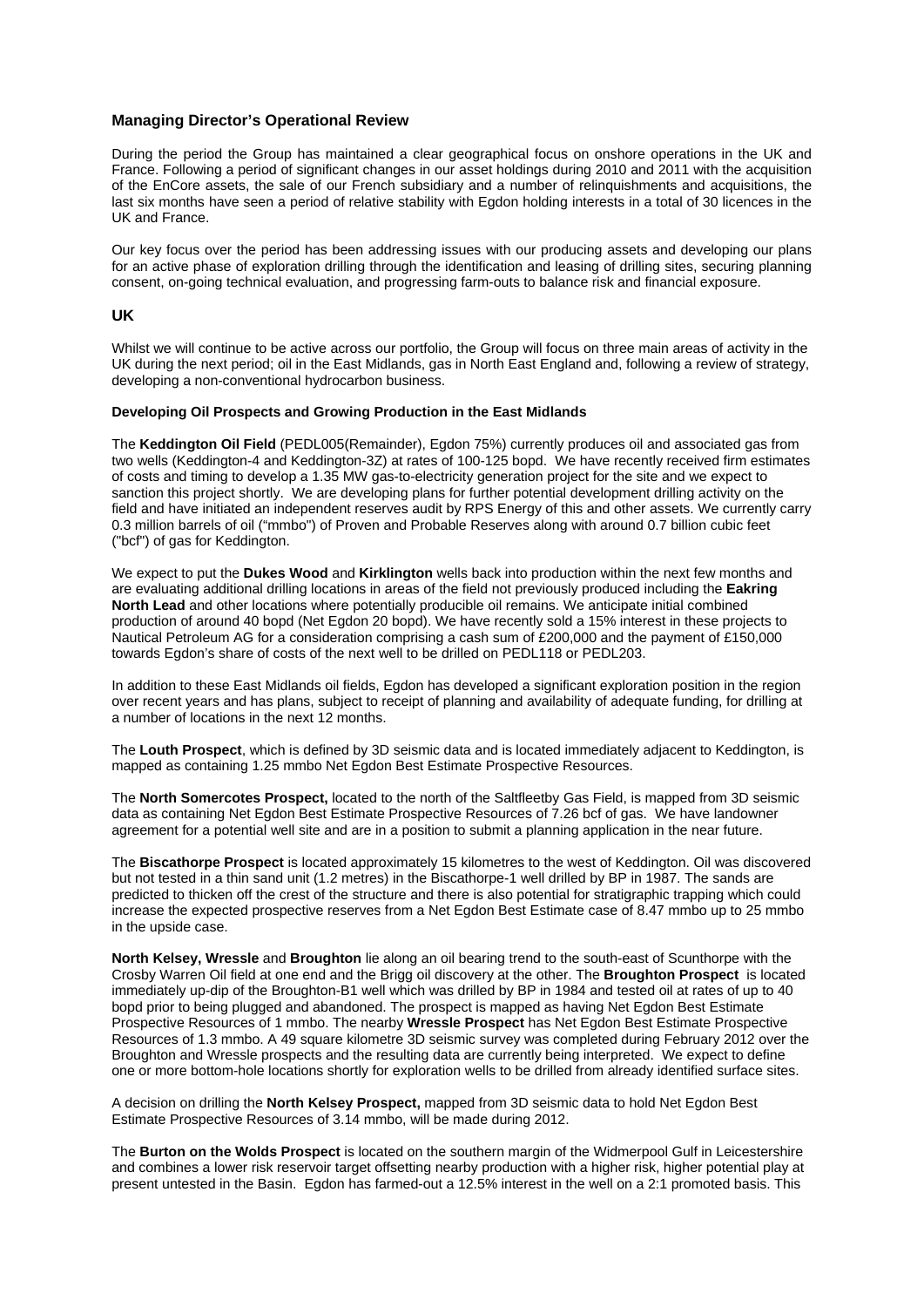farm-out agreement enables Egdon to promote the well up the drilling schedule whilst managing our risk and cost exposure on the prospect. We now expect to submit a planning application for an already identified site during the second quarter of 2012 with a view to drilling before the end of the year subject to all statutory approvals.

Landowner negotiations and the planning process are at an advanced stage on all the potential drilling locations with a view to commencing a drilling programme, which could comprise up to 5 wells targeting potential resources of 15 mmbo (Net Egdon), by the end of Q3 2012.

We also expect the drilling of up to two wells around the abandoned Kelham Hills oil field in PEDL206, where Egdon has agreed a farm-out and will transfer operatorship.

#### **Exploiting Gas in Northern England and Offshore**

Egdon has a core area for gas production and exploration in North-East England where the reservoir objectives are sandstones or limestones of Permian age.

In offshore licence P.1241, where we have a 10% interest, the **Ceres Gas Field** has contributed only minor amounts of production during the period. The field is currently shut-in whilst repairs are undertaken to the methanol injection system although we hope that these issues will be resolved soon. When on production, the Ceres well performs as expected with gross pre-back-out rates of 20 million cubic feet of gas per day ("mmcfg/d") and post back-out of 1.2 mmcfg/d net to Egdon (c. 200 boepd). Notwithstanding the difficulties with Ceres we do not believe that the long term value of the asset is affected (Net Egdon Proven and Probable reserves of 3.7 bcf with Best Estimate Prospective Resources of 1.7 bcf).

The **Kirkleatham Gas Field** in PEDL068, where the Company holds a 40% interest, has been shut-in since February 2012 due to increased water production. The joint venture partners are considering options aimed at resolving the water production issue and returning the well to production. These options include recompletion to isolate part of the perforated zone, installation of artificial lift and, ultimately, possibly drilling a sidetrack from the existing well to an area of the field up-dip from the well. As a result of the problems at Kirkleatham we have recognised an impairment of the Kirkleatham gas field asset of £1.0 million at this time. This impairment represents approximately 40% of the carrying value of the asset.

Elsewhere in PEDL068, having recently completed a public consultation, we will shortly be submitting a planning application for drilling a well to appraise the **Ralph Cross/Westerdale** gas discovery where we map Net Egdon Best Estimate Prospective Resources of 6.2 bcf. The directional well would be designed to evaluate the same reservoir from which gas was tested at commercial rates in the 1966 Ralph Cross-1 well.

Egdon is in ongoing discussions regarding the award of a licence in the 26<sup>th</sup> UK Offshore Licensing Round for an area which contains a potentially significant near-shore gas discovery. If an award is ultimately made, this would become a priority project for Egdon with plans to appraise and, hopefully, develop the discovery from an onshore location.

#### **Developing a Non-Conventional Hydrocarbon Business**

Egdon currently has exposure to a number of non-conventional hydrocarbon plays (shale-gas, shale-oil, Coal Bed Methane ("CBM")) in our existing onshore UK licences. Our strategy to date in this emerging business area has been to farm-out to specialist partners to reduce exposure to risk and expenditure. A recent strategic review has highlighted the potential for value creation from the non-conventional hydrocarbon plays within Egdon's existing licences and UK areas of operation. In a change to our strategy we now intend to become more active in the exploration and evaluation phases of these plays utilising our existing in-house expertise and database.

The **Gainsborough Trough** contains significant hydrocarbon source rock intervals which have been identified by Egdon as holding shale-gas potential. The Basin contains rocks of the same age and broad characteristics as the intervals being targeted by Cuadrilla Resources in the North West of England. Egdon holds a 13.5% carried interest in PEDL's 139 and 140 which contain the core of this play and where an exploration well is being planned to evaluate the potential for commercial shale-gas production. An initial internal scoping assessment, using highly conservative parameters, indicates a minimum of 340 bcf Gas Initially In Place attributable to Egdon's interest. Subject to planning, a well is now likely to be drilled in 2013.

Elsewhere in our portfolio we have identified further shale-gas and shale-oil opportunities and are progressing our evaluations.

A number of Egdon's East Midlands licences have significant CBM potential. CBM is not a core part of Egdon's business and we will look to leverage value from these assets by collaboration with specialists in this area.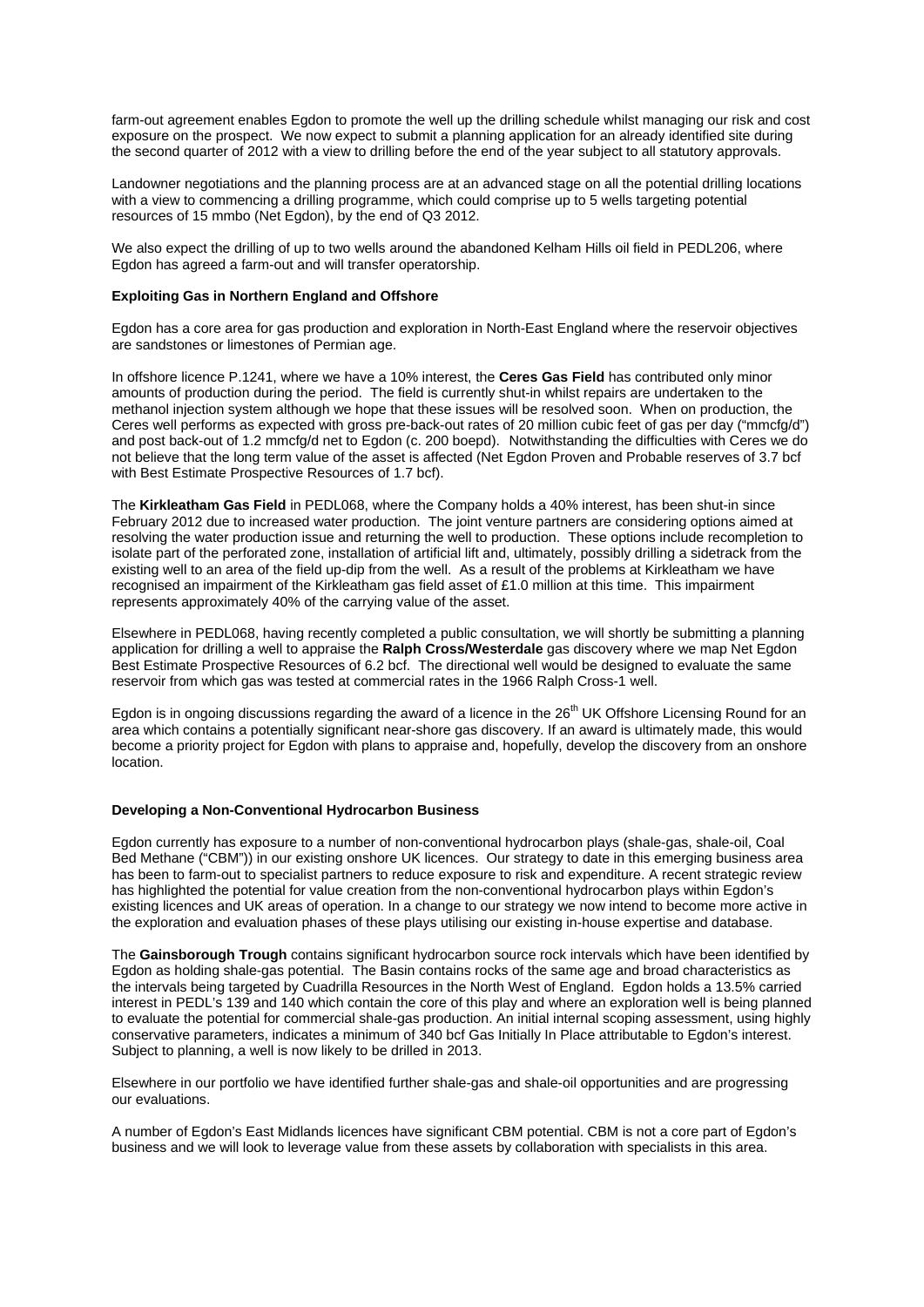#### **Other Projects**

We have recently been advised that a modification to the planning consent for **Nooks Farm** has been received to enable gas leaks identified as coming from the previously abandoned wells to be sealed and the re-entry and drilling of a horizontal production well on this 1982 gas discovery. Egdon is fully carried for these works with operations expected to commence in the next few months.

Elsewhere the period has seen production test operations at Waddock Cross in Dorset (PL090, Egdon 45%) and at Markwells Wood-1 (PEDL126, Egdon 10%).

An extended well test at **Waddock Cross** has indicated the potential for a commercial development and detailed plans will be progressed over the coming months. Testing at Waddock Cross was completed in February and data analysis is ongoing. The high water-cut (c. 90%) field has two wells, Waddock Cross-2 (WX2), a vertical well, and a horizontal well Waddock Cross-3 (WX3). Production from WX2, constrained by pump capacity was around 30 bopd at the end of the test but the testing indicated the potential for achieving increased rates of production by the installation of a larger capacity pump. WX3 produced at an initial stabilised rate of 20 bopd, which was increased to 30 bopd following a diesel squeeze. A second, larger diesel squeeze resulted in the completely unforeseen opening of a conduit to water, effectively killing the well. Given this problem it was not possible to trial bacterial enhanced oil recovery techniques as planned. However, surface oil separation issues which were a feature of previous testing were fully resolved and it is expected that a phased field development plan will be sanctioned by partners in the near future. This initial phase will involve production from WX2 at up to 50 bopd and remediation or sidetracking of WX3 to add a further anticipated 20-30 bopd. Further drilling and microbial enhanced oil recovery would also form part of the plans.

The operator, Northern Petroleum, will report on the **Markwells Wood** testing at its conclusion.

#### **France**

Egdon holds interests in four onshore licences in France, is awaiting the award of a fifth, and has back-in options on two permits and a pending application. Hydraulic fracturing has been banned in France since May 2011, but the short-term effect on Egdon of this ban is minimal as our primary focus remains exploration for conventional oil and gas resources.

Conditional upon resolving outstanding regulatory matters we expect to participate in a well on the **Mairy Permit** later in 2012 to core and evaluate the Liassic interval. However, the key focus of activity for Egdon in the next 18 months will be on the St Laurent and Pontenx permits.

The high impact **Audignon Prospect** within the St Laurent permit area (Net Egdon Best Estimate Prospective Resources of 896 bcf) is a large sub-salt Triassic sandstone prospect. A programme of new long-offset 2D seismic acquisition designed to image the deep structure is planned for mid-2012 with a view to drilling prior to the end of the permit in 2013. A farm-in partner will be sought for the drilling of this "company-maker" sized prospect. We still await the award of the adjacent Donzacq Permit, which contains a possible western extension of Audignon and also the **Bastennes-Gaujaq Prospect** (Net Egdon Best Estimate Prospective Resources of c. 300 bcf).

Recent technical work has highlighted a number of prospective areas in the **Pontenx Permit.** We are currently undertaking additional seismic reprocessing and reservoir studies which will inform a decision on new 3D seismic acquisition planned over the **Pontenx Prospect,** an undeveloped oil discovery, later in 2012.

We also continue to earn useful revenue through a Technical Services contract with eCORP in relation to their French licence interests.

#### **Outlook**

Egdon production for the next period is expected to be 125-150 boepd, increasing to a possible 300-350 boepd once Ceres is on sustained production and 400 boepd should we be able to restore production at Kirkleatham. In the last few years we have carefully managed a restructuring of our asset holdings and despite the recent production issues we continue to establish a sound production base to provide a meaningful cash flow.

As highlighted in the report above, the next 12-18 months provide Egdon with the opportunity of participating in up to 12 wells targeting 33 mmboe (Net Egdon Prospective Resources) and two seismic programmes across our UK and French portfolios, subject of course to planning and availability of adequate funds. In a shift to our strategy, we will look to grow our non-conventional hydrocarbon business in the UK through taking a more active role in the exploration and evaluation phases of these emerging plays.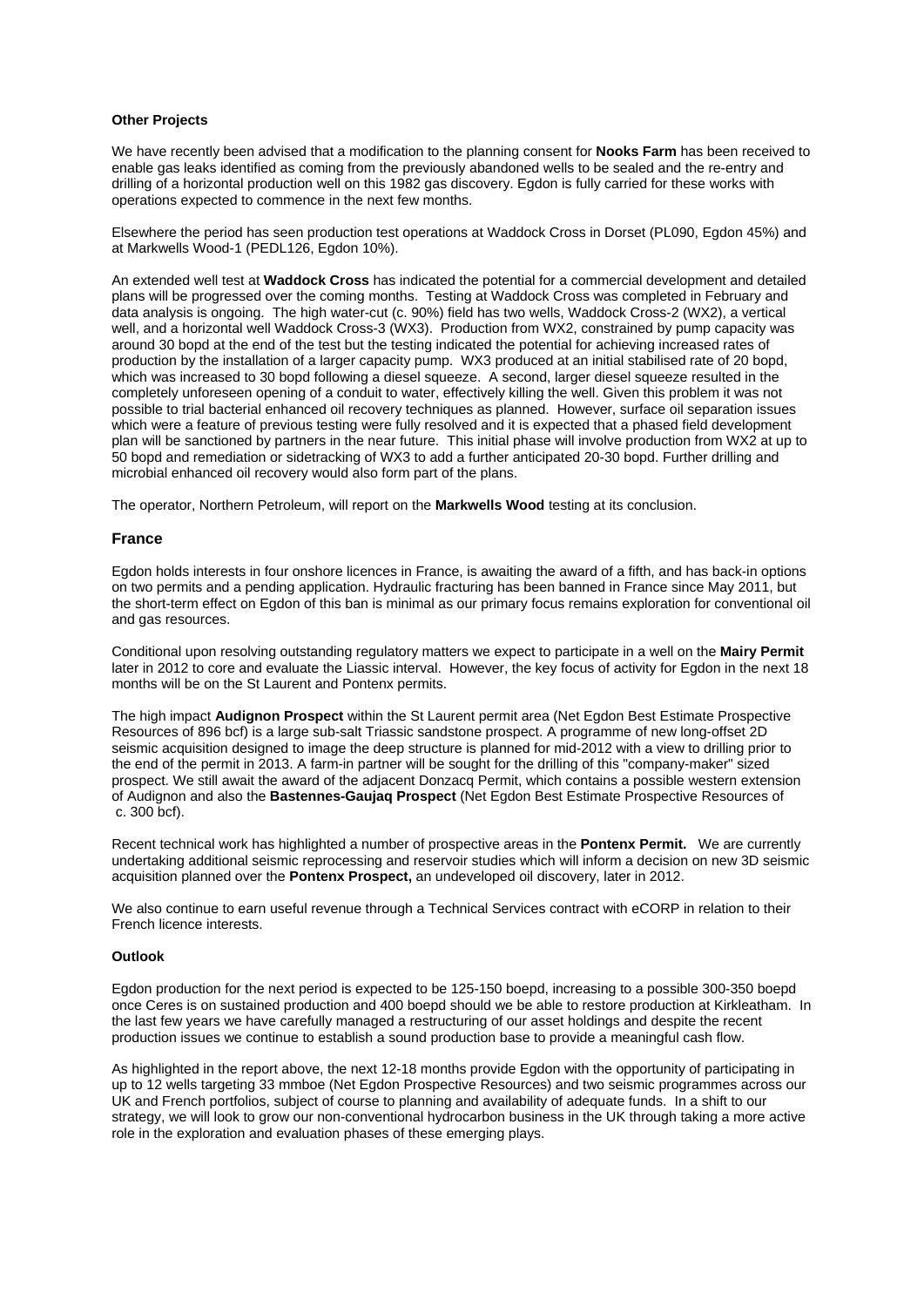We will continue to manage our risk through farming-out interests as appropriate, to develop the quality of our portfolio of assets through new licence applications (e.g. 14<sup>th</sup> UK Onshore Round later in 2012) and asset trades and acquisitions, and to realise value at appropriate times through sales and divestments.

I would like to take this opportunity of expressing my thanks to the small team of hard working professionals at Egdon and our contractors who manage our extensive portfolio of assets for the benefit of shareholders.

Mark Abbott Managing Director 23 April 2012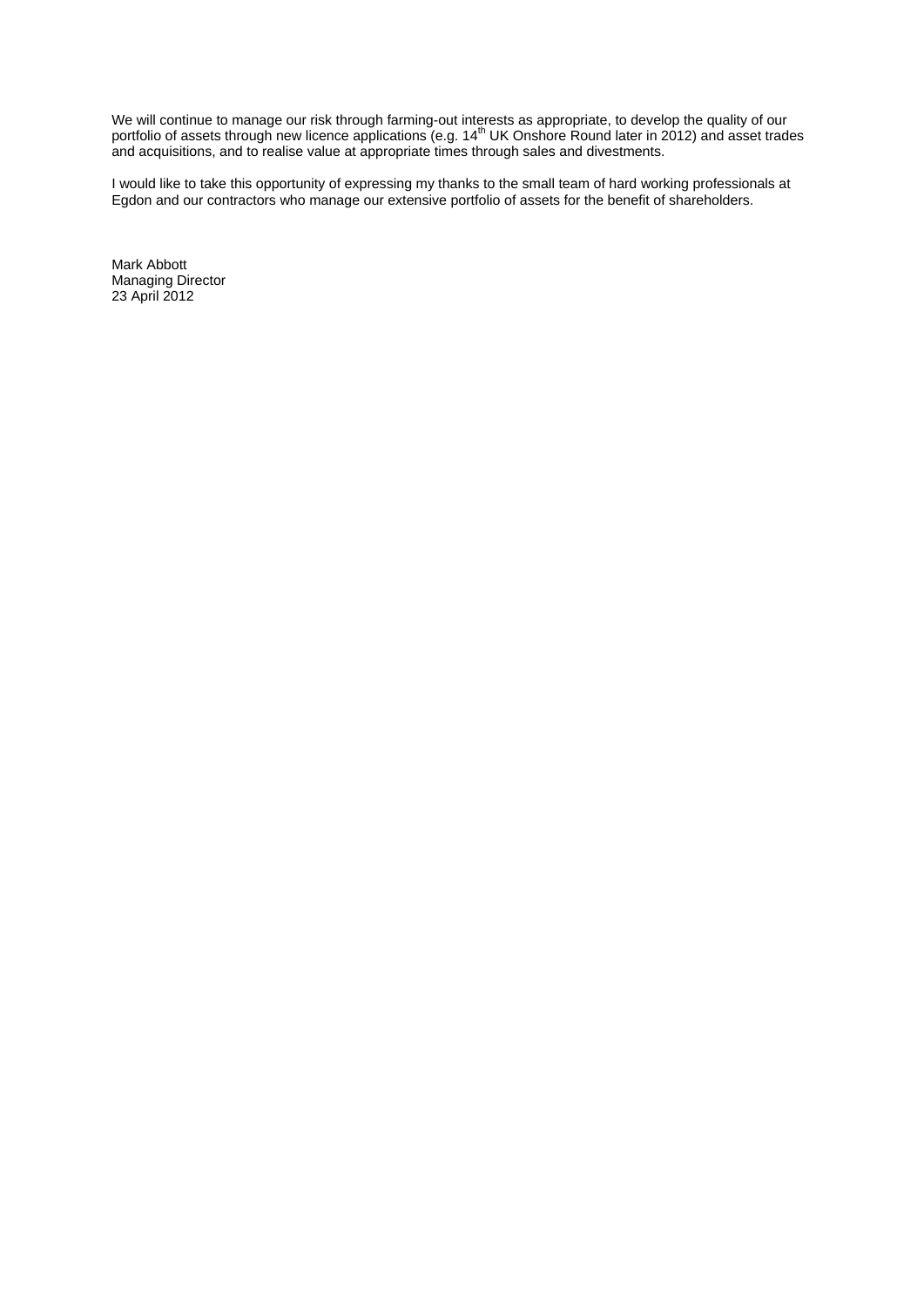## **EGDON RESOURCES PLC CONSOLIDATED STATEMENT OF COMPREHENSIVE INCOME**

*For the six months ended 31 January 2012*

|                                                                                                     | <b>Unaudited</b><br><b>Six months</b><br>ended<br>31-Jan-12<br>£'000 | Unaudited<br>Six months<br>ended<br>31-Jan-11<br>£'000 | Audited<br>Year<br>ended<br>31-Jul-11<br>£'000 |
|-----------------------------------------------------------------------------------------------------|----------------------------------------------------------------------|--------------------------------------------------------|------------------------------------------------|
| <b>Continuing operations</b>                                                                        |                                                                      |                                                        |                                                |
| Revenue                                                                                             | 1,554                                                                | 932                                                    | 2,379                                          |
| Cost of sales - exploration costs written off and pre-licence costs, including<br>impairment charge | (1,054)                                                              | (143)                                                  | (891)                                          |
| Cost of sales - other                                                                               | (1,034)                                                              | (431)                                                  | (1, 207)                                       |
| <b>Total cost of sales</b>                                                                          | (2,088)                                                              | (574)                                                  | (2,098)                                        |
| Gross (loss)/profit                                                                                 | (534)                                                                | 358                                                    | 281                                            |
| Administrative expenses                                                                             | (315)                                                                | (367)                                                  | (687)                                          |
| Other operating income                                                                              | 65                                                                   | 108                                                    | 226                                            |
| Exceptional item - profit on disposal of subsidiary                                                 |                                                                      | 4,338                                                  | 4,338                                          |
| Profit/(loss) on disposal of property, plant & equipment                                            | 21                                                                   | 3                                                      | (1)                                            |
|                                                                                                     | (763)                                                                | 4,440                                                  | 4,157                                          |
| Finance income                                                                                      | 5                                                                    | 23                                                     | 42                                             |
| Finance costs                                                                                       | (67)                                                                 | (58)                                                   | (122)                                          |
| (Loss)/profit before taxation                                                                       | (825)                                                                | 4,405                                                  | 4,077                                          |
| Taxation                                                                                            |                                                                      |                                                        |                                                |
| (Loss)/profit for the period                                                                        | (825)                                                                | 4,405                                                  | 4,077                                          |
| Other comprehensive income for the period                                                           |                                                                      |                                                        |                                                |
| Total comprehensive income for the period attributable to equity<br>holders of the parent           | (825)                                                                | 4,405                                                  | 4,077                                          |
| (Loss)/Earnings per share - note 2                                                                  |                                                                      |                                                        |                                                |
| Basic (loss)/profit per share                                                                       | (0.63)p                                                              | 3.37p                                                  | 3.12p                                          |
| Diluted (loss)/profit per share                                                                     | (0.63)p                                                              | 3.36p                                                  | 3.10p                                          |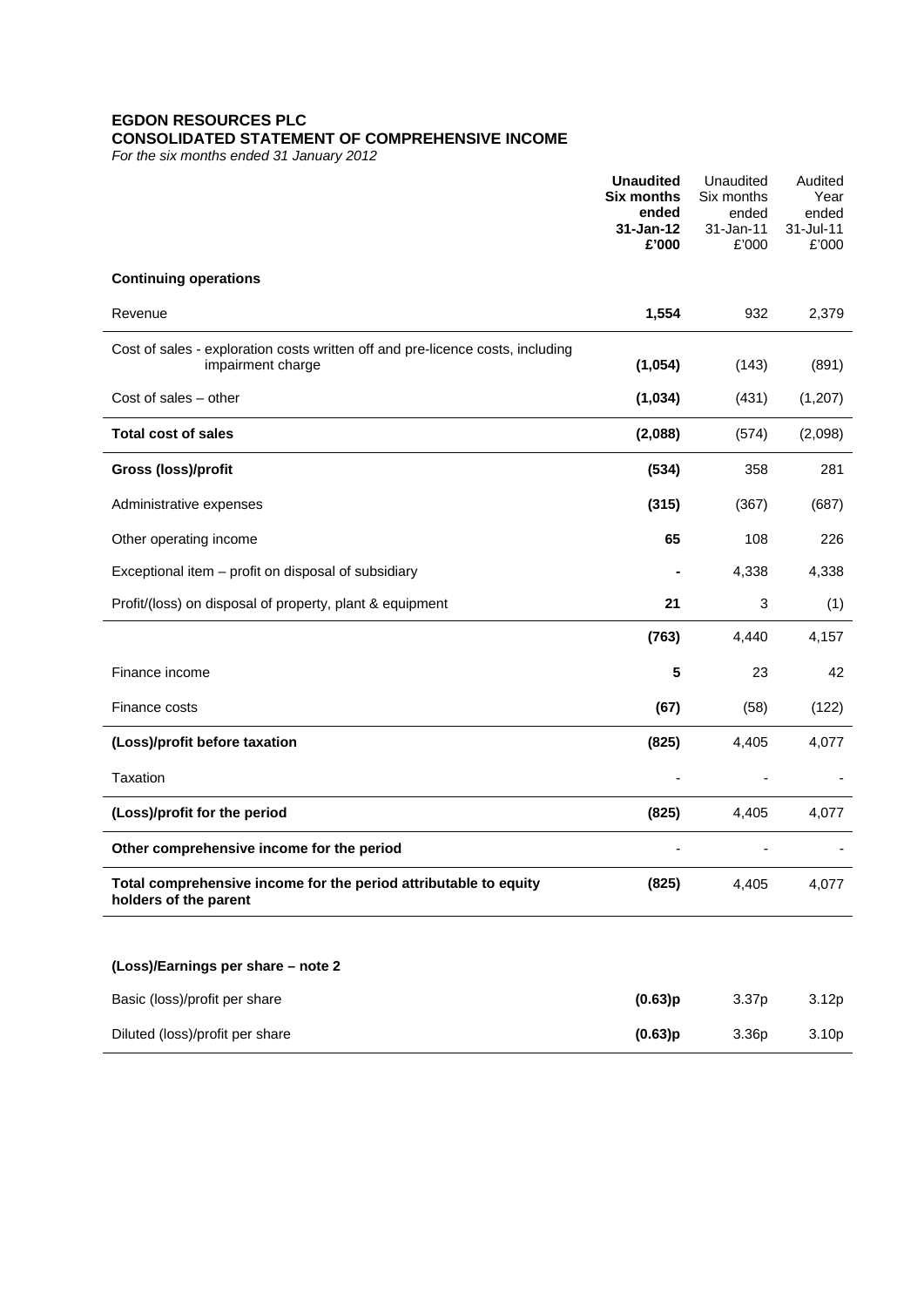# **EGDON RESOURCES PLC**

# **CONSOLIDATED STATEMENT OF FINANCIAL POSITION**

*As at 31 January 2012*

|                                              | <b>Notes</b> | <b>Unaudited</b><br>31-Jan-12 | Unaudited<br>31-Jan -11 | Audited<br>31-Jul-11 |
|----------------------------------------------|--------------|-------------------------------|-------------------------|----------------------|
|                                              |              | £'000                         | £'000                   | £'000                |
| <b>Non-current assets</b>                    |              |                               |                         |                      |
| Intangible assets                            |              | 7,957                         | 8,907                   | 7,105                |
| Property, plant and equipment                |              | 9,366                         | 8,340                   | 10,721               |
| <b>Total non-current assets</b>              |              | 17,323                        | 17,247                  | 17,826               |
|                                              |              |                               |                         |                      |
| <b>Current assets</b>                        |              |                               |                         |                      |
| Inventory                                    |              |                               |                         | 10                   |
| Trade and other receivables                  |              | 1,416                         | 957                     | 2,258                |
| Available for sale financial assets          |              | 50                            | 50                      | 50                   |
| Cash and cash equivalents                    | 3            | 4,288                         | 5,297                   | 3,691                |
| <b>Total current assets</b>                  |              | 5,754                         | 6,304                   | 6,009                |
|                                              |              |                               |                         |                      |
| <b>Current liabilities</b>                   |              |                               |                         |                      |
| Trade and other payables                     |              | (1,803)                       | (1, 104)                | (1,688)              |
| Short term borrowings                        |              | (1,024)                       | (28)                    | (1,038)              |
| <b>Total current liabilties</b>              |              | (2,827)                       | (1, 132)                | (2,726)              |
| Net current assets                           |              | 2,927                         | 5,172                   | 3,283                |
|                                              |              |                               |                         |                      |
| <b>Total assets less current liabilities</b> |              | 20,250                        | 22,419                  | 21,109               |
|                                              |              |                               |                         |                      |
| <b>Non-current liabilities</b>               |              |                               |                         |                      |
| Long-term borrowings                         |              |                               | (1,024)                 |                      |
| Provisions                                   |              | (890)                         | (932)                   | (940)                |
| <b>Net assets</b>                            |              | 19,360                        | 20,463                  | 20,169               |
| <b>Equity</b>                                |              |                               |                         |                      |
| Share capital                                |              | 13,097                        | 13,076                  | 13,087               |
| Share premium                                |              | 1,375                         | 1,367                   | 1,374                |
| Share based payment reserve                  |              | 109                           | 95                      | 107                  |
| Retained earnings                            |              | 4,779                         | 5,925                   | 5,601                |
|                                              |              | 19,360                        | 20,463                  | 20,169               |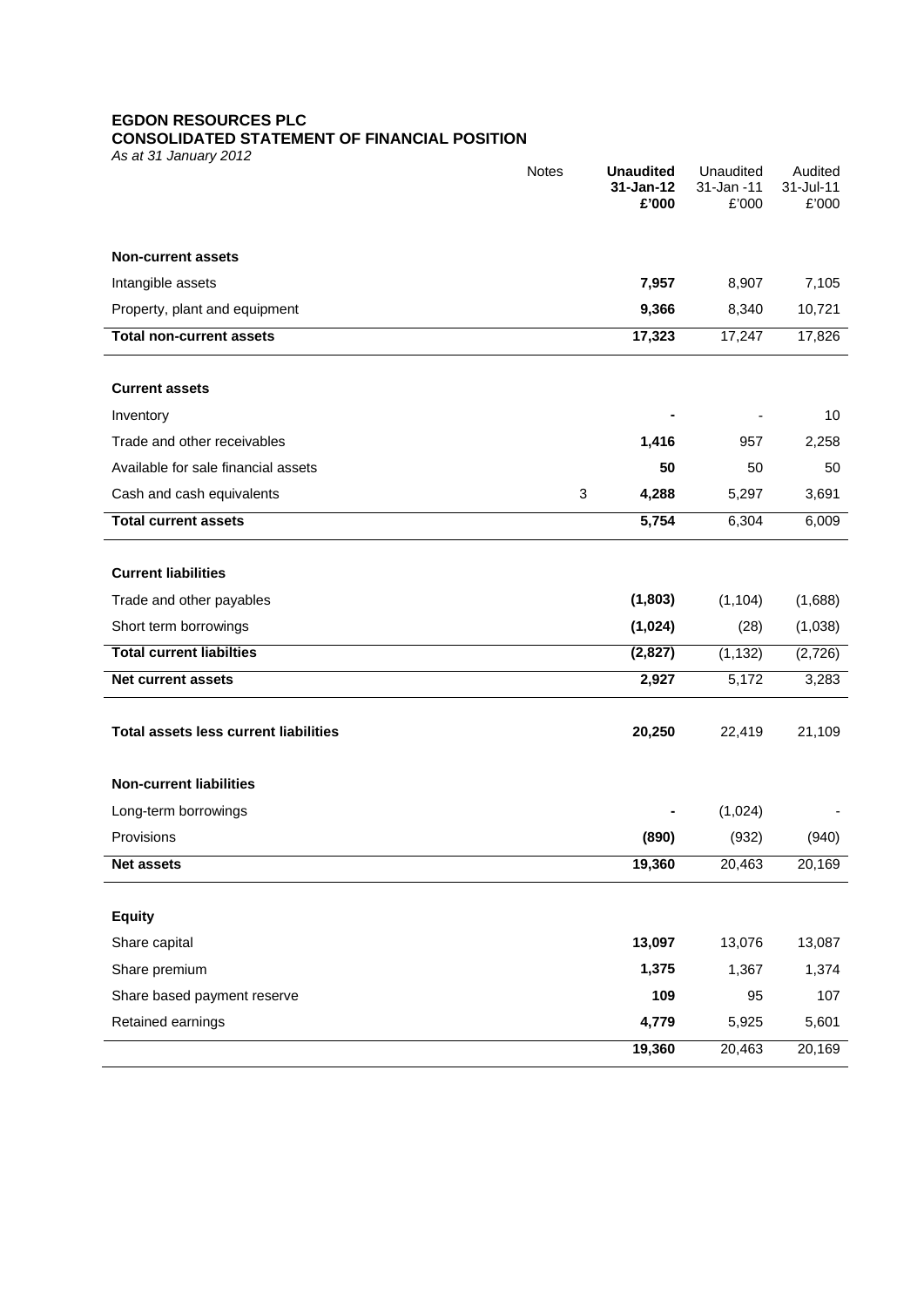# **EGDON RESOURCES PLC**

# **CONSOLIDATED STATEMENT OF CASH FLOWS**

*For the six months ended 31 January 2012*

|                                                                                                             | <b>Unaudited</b><br><b>Six months</b><br>ended | Unaudited<br>Six months<br>ended | Audited<br>Year<br>ended |  |
|-------------------------------------------------------------------------------------------------------------|------------------------------------------------|----------------------------------|--------------------------|--|
|                                                                                                             | 31-Jan-12<br>£'000                             | 31-Jan-11<br>£'000               | 31-Jul-11<br>£'000       |  |
| Cash flows from operating activities                                                                        |                                                |                                  |                          |  |
| (Loss)/profit before tax                                                                                    | (825)                                          | 4,405                            | 4,077                    |  |
| Adjustments for:                                                                                            |                                                |                                  |                          |  |
| Depreciation and impairment of fixed assets                                                                 | 1,341                                          | 153                              | 729                      |  |
| Exploration costs written off                                                                               |                                                | 100                              | 594                      |  |
| Gain on disposal of property, plant and equipment                                                           | (21)                                           | (3)                              | (1)                      |  |
| Gain on disposal of subsidiary                                                                              |                                                | (4,338)                          | (4, 338)                 |  |
| Decrease/(increase) in trade and other receivables                                                          | 591                                            | (18)                             | (960)                    |  |
| Decrease/(increase) in inventory                                                                            | 10                                             |                                  | (10)                     |  |
| Increase/(decrease) in trade and other payables                                                             | 115                                            | (198)                            | 11                       |  |
| Movement in provisions                                                                                      | (8)                                            | (5)                              | (11)                     |  |
| Finance costs                                                                                               | 67                                             | 58                               | 122                      |  |
| Finance income                                                                                              | (5)                                            | (23)                             | (42)                     |  |
| Share based remuneration charge                                                                             | 5                                              | 14                               | 30                       |  |
| Cash flow generated from operations                                                                         | 1,270                                          | 145                              | 201                      |  |
| Interest paid                                                                                               | (50)                                           | (37)                             | (49)                     |  |
| Net cash flow generated from operating activities                                                           | 1,220                                          | 108                              | 152                      |  |
|                                                                                                             |                                                |                                  |                          |  |
| <b>Investing activities</b>                                                                                 |                                                |                                  |                          |  |
| Financial income                                                                                            | 5                                              | 23                               | 42                       |  |
| Purchase of exploration and evaluation assets                                                               | (1, 246)                                       | (2,033)                          | (3,237)                  |  |
| Purchase of property, plant and equipment                                                                   | (71)                                           | (249)                            | (862)                    |  |
| Gross profit on oil well testing                                                                            | 91                                             |                                  |                          |  |
| Proceeds from sale of intangible assets                                                                     | 100                                            |                                  |                          |  |
| Proceeds from sale of property, plant and equipment                                                         | 500                                            | 3<br>4,342                       | 5                        |  |
| Sale of subsidiary net of costs incurred<br>Net cash flow from capital expenditure and financial investment | (621)                                          | 2,086                            | 4,484<br>432             |  |
|                                                                                                             |                                                |                                  |                          |  |
|                                                                                                             |                                                |                                  |                          |  |
| <b>Financing activities</b>                                                                                 |                                                |                                  |                          |  |
| Issue of shares<br>Proceeds from borrowings                                                                 | 11                                             | 13<br>1,054                      | 31                       |  |
| Repayment of borrowings                                                                                     |                                                |                                  | 1,054                    |  |
| Net cash flow from financing                                                                                | (13)                                           | (2)<br>1,065                     | (16)<br>1,069            |  |
| Net increase in cash and cash equivalents                                                                   | (2)<br>597                                     | 3,259                            | 1,653                    |  |
| Cash and cash equivalents at the start of the period                                                        | 3,691                                          | 2,038                            | 2,038                    |  |
|                                                                                                             |                                                |                                  |                          |  |
| Cash and cash equivalents at the end of the period                                                          | 4,288                                          | 5,297                            | 3,691                    |  |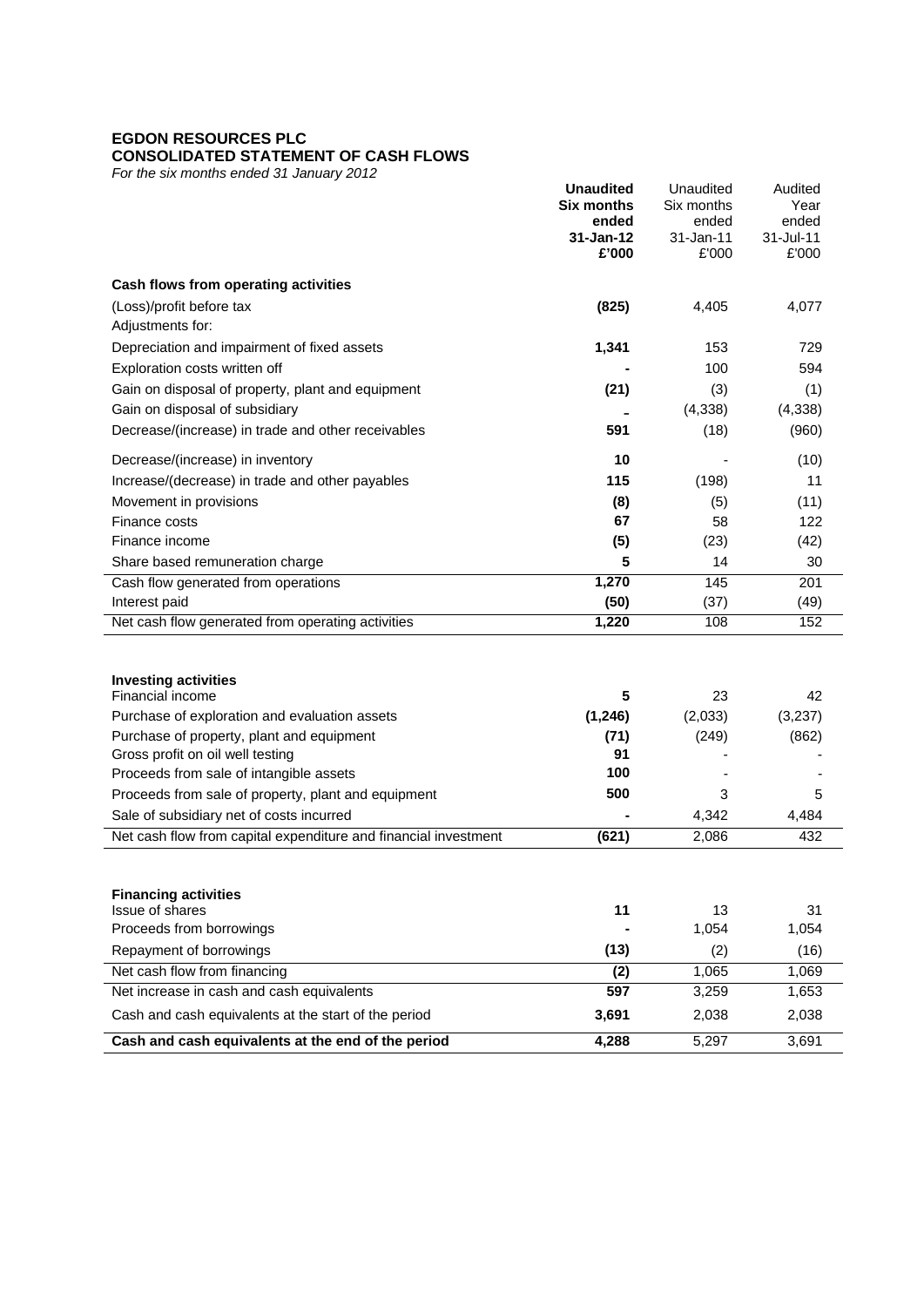## **EGDON RESOURCES PLC CONSOLIDATED STATEMENT OF CHANGES IN EQUITY**

*For the six months ended 31 January 2012*

|                                             |                  |                  | Share<br>based     |                      |        |
|---------------------------------------------|------------------|------------------|--------------------|----------------------|--------|
|                                             | Share<br>capital | Share<br>premium | payment<br>reserve | Retained<br>earnings | Equity |
|                                             | £'000            | £'000            | £'000              | £'000                | £'000  |
| Balance as at 1 August 2010                 | 13,068           | 1,362            | 85                 | 1,516                | 16,031 |
| Total comprehensive income for the period   |                  |                  |                    | 4,405                | 4,405  |
| Issue of ordinary shares (December 2010)    | 8                | 5                | $\overline{a}$     |                      | 13     |
| Transfer of share option charge on exercise |                  |                  | (4)                | 4                    |        |
| Share option charge                         |                  |                  | 14                 |                      | 14     |
| Balance as at 31 January 2011               | 13,076           | 1,367            | 95                 | 5,925                | 20,463 |
| Total comprehensive income for the period   |                  |                  |                    | (328)                | (328)  |
| Issue of ordinary shares (January 2011)     | 11               | 7                |                    |                      | 18     |
| Transfer of share option charge on exercise |                  |                  | (4)                | 4                    |        |
| Share option charge                         |                  |                  | 16                 |                      | 16     |
| Balance as at 31 July 2011                  | 13,087           | 1,374            | 107                | 5,601                | 20,169 |
| Total comprehensive income for the period   |                  |                  |                    | (825)                | (825)  |
| Issue of ordinary shares (October 2011)     | 10               | 1                |                    |                      | 11     |
| Transfer of share option charge on exercise |                  |                  | (3)                | 3                    |        |
| Share option charge                         |                  |                  | 5                  |                      | 5      |
| Balance as at 31 January 2012               | 13,097           | 1,375            | 109                | 4,779                | 19,360 |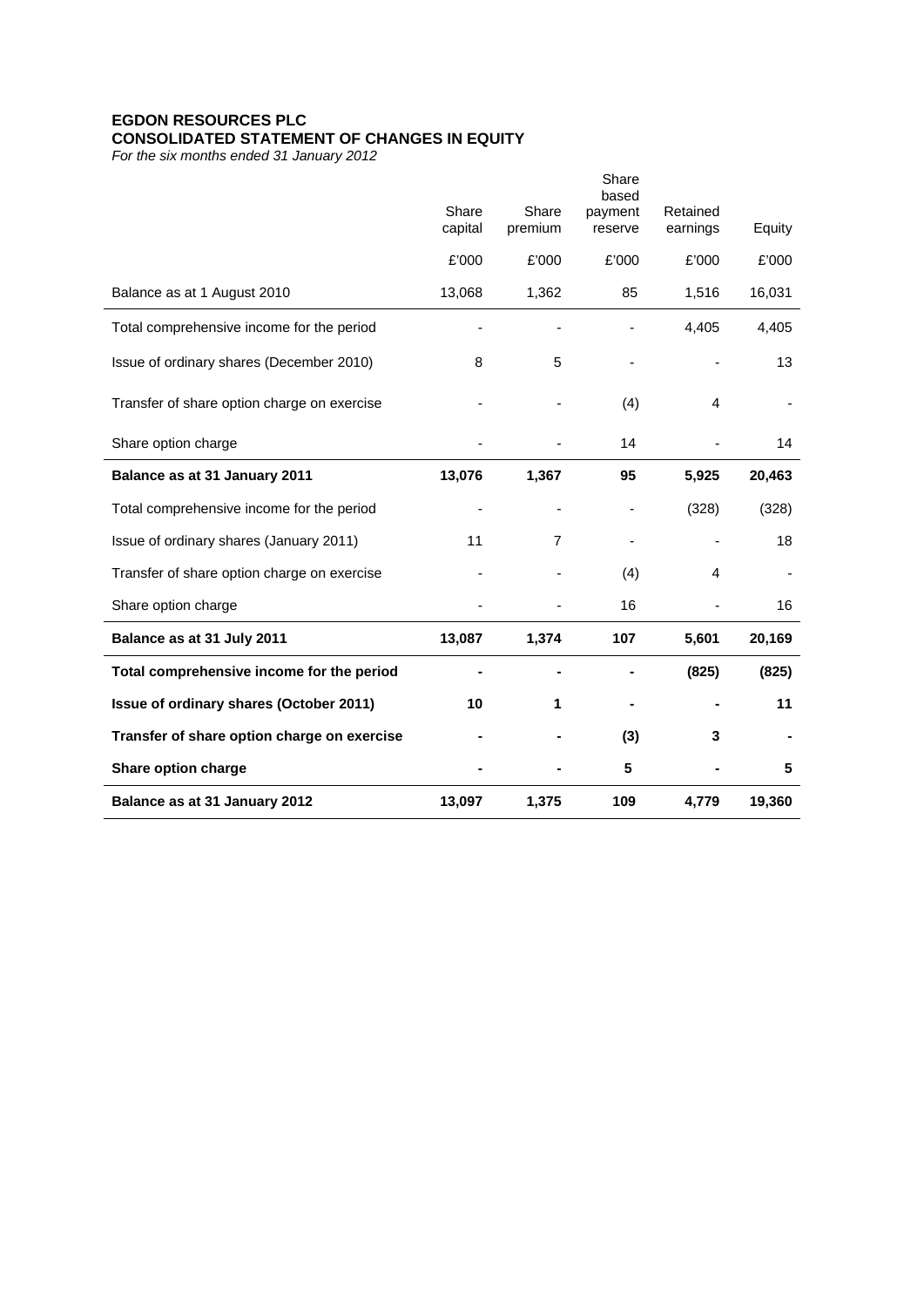#### **1. General information**

Egdon Resources plc ('the Company' and ultimate parent of the Group) is a public limited company listed on the AIM market of the London Stock Exchange plc (AIM) and incorporated in England. The registered office is The Wheat House, 98 High Street, Odiham, Hampshire, RG29 1LP.

This interim report was authorised for issue by the directors on the 20 April 2012.

#### **Basis of preparation**

The condensed financial statements have been prepared using accounting policies consistent with International Financial Reporting Standards as adopted for use in the European Union. The financial information has been prepared on the basis of IFRS that the Directors expect to be adopted by the European Union and applicable as at 31 July 2012.

#### **Non-statutory accounts**

The financial information set out in this interim report does not constitute the Group's statutory accounts for that period. The statutory accounts for the year ended 31 July 2011 have been delivered to the Registrar of Companies. The auditors reported on those accounts; their report was unqualified, did not contain a statement under either Section 498 (2) or Section 498 (3) of the Companies Act 2006 and did not include references to any matters to which the auditor drew attention by way of emphasis.

The financial information for the 6 months ended 31 January 2012 and 31 January 2011 is unaudited.

#### **Accounting policies**

The condensed financial statements have been prepared under the historical cost convention, except for the inclusion of financial instruments at fair value.

The same accounting policies, presentation and methods of computation are followed in these condensed financial statements as were applied in preparation of the Group's financial statements for the year ended 31 July 2011.

The Directors have reviewed the budget, projected cash flows, considered committed expenditure and based on this review are confident that the Group will have adequate financial resources to continue in existence for the foreseeable future. Consequently the Directors consider it appropriate to prepare the financial information on the going concern basis.

#### **2. (Loss)/Earnings per share**

|                         | <b>Unaudited</b><br><b>Six months</b><br>ended<br>31-Jan-12 | Unaudited<br>Six months<br>ended<br>31-Jan-11 | Audited<br>Year ended<br>$31 -$ Jul-11 |
|-------------------------|-------------------------------------------------------------|-----------------------------------------------|----------------------------------------|
|                         | р                                                           | D                                             | p                                      |
| Basic<br><b>Diluted</b> | (0.63)<br>(0.63)                                            | 3.37<br>3.36                                  | 3.12<br>3.10                           |

The basic loss per share has been calculated on the loss on ordinary activities after taxation of £0.825m (January 2011: profit on ordinary activities after taxation of £4.405m; July 2011: profit on ordinary activities after taxation of £4.077m) divided by the weighted average number of ordinary shares in issue of 130,935,761 (January 2011: 130,675,774, July 2011: 130,786,388).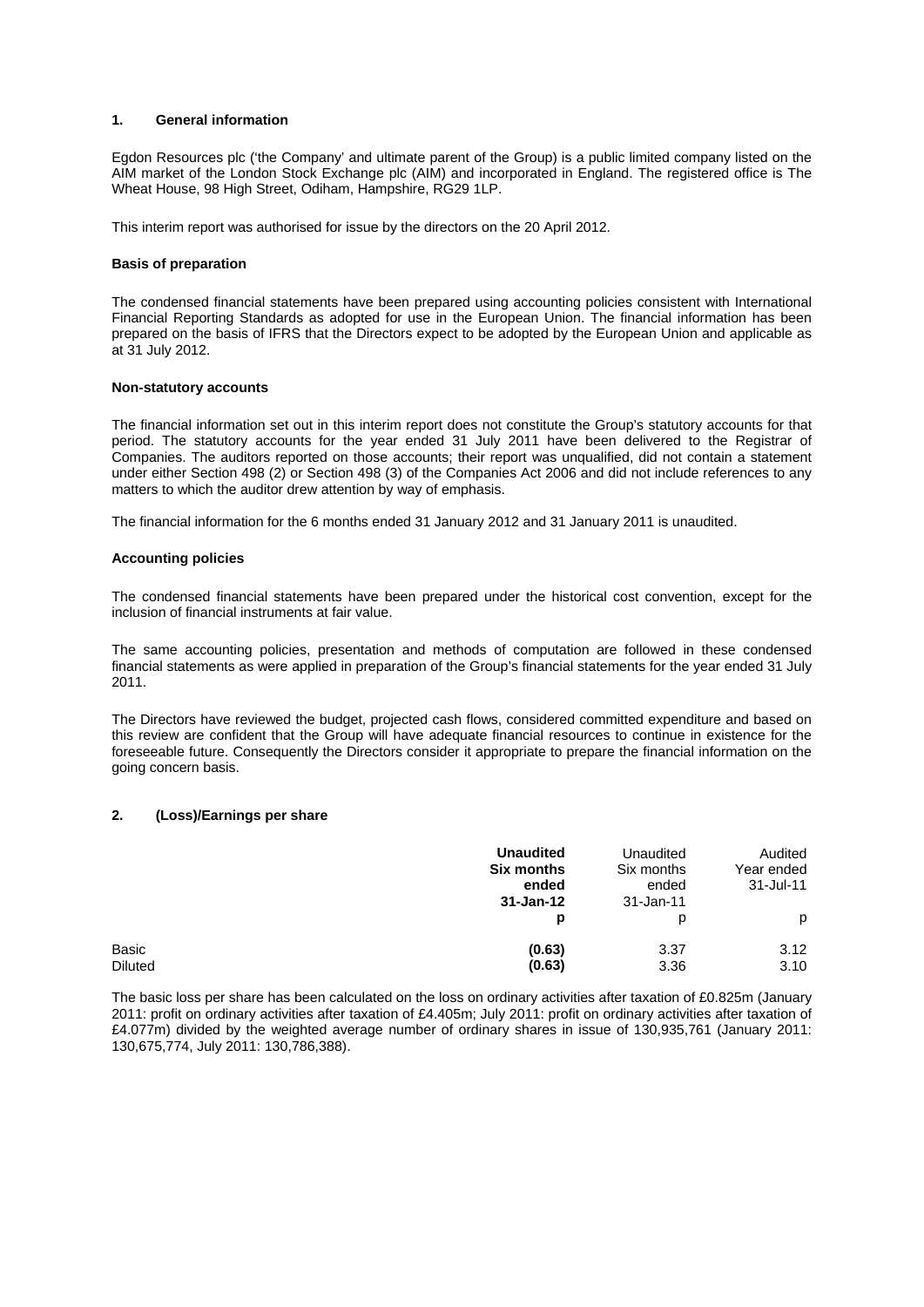The calculation of diluted earnings per share assumes conversion of all potentially dilutive ordinary shares, all of which arise from share options. A calculation is performed to determine the number of share options that are potentially dilutive based on the number of shares that could have been acquired at fair value, considering the monetary value of the subscription rights attached to outstanding share options.

The diluted earnings per share has been calculated using a weighted average number of ordinary shares of 131,133,206 (January 2011: 131,062,264, July 2011: 131,349,668).

#### **3. Cash and Cash Equivalents**

|                                         | <b>Unaudited</b><br>$31 - Jan-12$<br>£'000 | Unaudited<br>31-Jan-11<br>£'000 | Audited<br>$31 -$ Jul-11<br>£'000 |
|-----------------------------------------|--------------------------------------------|---------------------------------|-----------------------------------|
| Cash at bank at floating interest rates | 3,445                                      | 3,527                           | 2,997                             |
| Restricted cash at bank                 | 296                                        | 296                             | 296                               |
| Other cash at bank                      | 547                                        | 1.474                           | 398                               |
|                                         | 4,288                                      | 5,297                           | 3,691                             |

Cash at bank at floating interest rates consisted of money market deposits which earn interest at rates set in advance for periods up to three months by reference to Sterling LIBOR. Restricted cash at bank represents amounts lodged in support of guarantee commitments, earning interest at short term rates based on Sterling LIBOR.

#### **4. Post balance sheet events**

Farmout of interest in PEDL 201 to Terrain Energy Limited and Corfe Energy Limited

On 20 February 2012, Egdon farmed out 12.5% of it's 50% interest in licence PEDL 201 to Terrain Energy Limited and Corfe Energy Limited. Under the terms of the agreement both parties will pay 12.5% of the cost of the planned Burton on the Wolds-1 exploration well to earn a 6.25% interest in the Licence.

#### Board Changes

As a consequence of the acquisition of EnCore Oil plc by Premier Oil plc, on 9 March 2012 Alan Booth resigned as a non-executive director of the Company and was replaced by Andrew Geoffrey Lodge.

### **5. Dividend**

The Directors do not recommend payment of a dividend.

### **6. Publication of the Interim Report**

This interim report is available on the Company's website www.egdon-resources.com.